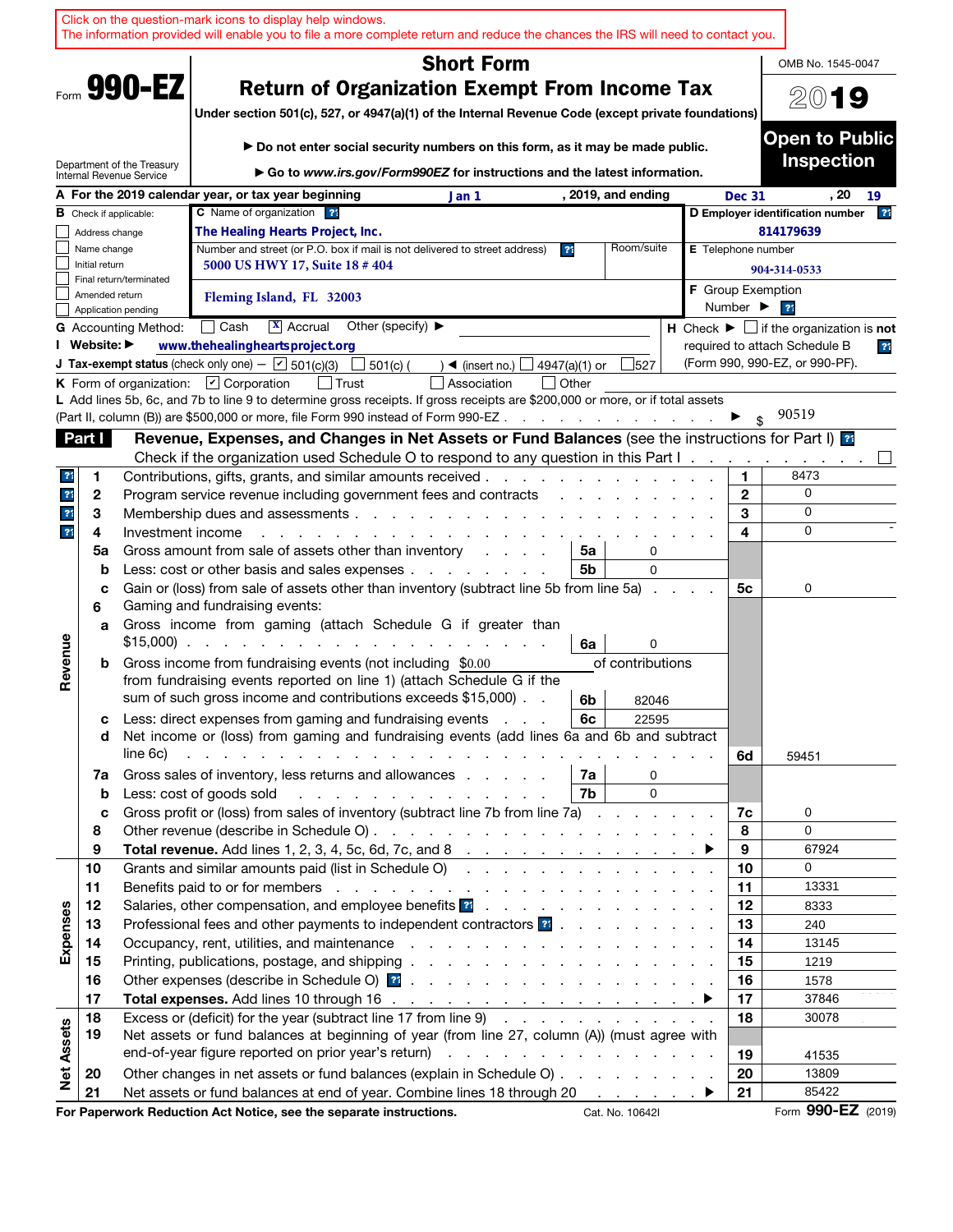|    |                                                                                                                                                                                                                                    |                               |                                                                         |                                                   |            | Page 2                                                                                                        |
|----|------------------------------------------------------------------------------------------------------------------------------------------------------------------------------------------------------------------------------------|-------------------------------|-------------------------------------------------------------------------|---------------------------------------------------|------------|---------------------------------------------------------------------------------------------------------------|
|    | <b>Balance Sheets</b> (see the instructions for Part II)<br>Part II                                                                                                                                                                |                               |                                                                         |                                                   |            |                                                                                                               |
|    | Check if the organization used Schedule O to respond to any question in this Part II                                                                                                                                               |                               |                                                                         |                                                   |            |                                                                                                               |
|    |                                                                                                                                                                                                                                    |                               |                                                                         | (A) Beginning of year                             |            | (B) End of year                                                                                               |
| 22 | Cash, savings, and investments                                                                                                                                                                                                     |                               |                                                                         | 41535                                             | 22         | 83522                                                                                                         |
| 23 |                                                                                                                                                                                                                                    |                               |                                                                         | 0                                                 | 23         | $\Omega$                                                                                                      |
| 24 | Other assets (describe in Schedule O)                                                                                                                                                                                              |                               |                                                                         | $\Omega$                                          | 24         | 1900                                                                                                          |
| 25 |                                                                                                                                                                                                                                    |                               |                                                                         | 41535                                             | 25         | 85422                                                                                                         |
| 26 | <b>Total liabilities</b> (describe in Schedule O) (e.g., and a control of the state of the state of the state of the state of the state of the state of the state of the state of the state of the state of the state of the state |                               |                                                                         |                                                   | 26         |                                                                                                               |
|    |                                                                                                                                                                                                                                    |                               |                                                                         |                                                   |            |                                                                                                               |
| 27 | Net assets or fund balances (line 27 of column (B) must agree with line 21)                                                                                                                                                        |                               |                                                                         | 41535                                             | 27         | 85422                                                                                                         |
|    | Part III<br>Statement of Program Service Accomplishments (see the instructions for Part III)                                                                                                                                       |                               |                                                                         |                                                   |            |                                                                                                               |
|    | Check if the organization used Schedule O to respond to any question in this Part III                                                                                                                                              |                               |                                                                         |                                                   |            | <b>Expenses</b><br>(Required for section                                                                      |
|    | What is the organization's primary exempt purpose?                                                                                                                                                                                 |                               | Support to families and patients as they face congenital heart disease. |                                                   |            | 501(c)(3) and 501(c)(4)                                                                                       |
|    | Describe the organization's program service accomplishments for each of its three largest program services,                                                                                                                        |                               |                                                                         |                                                   |            | organizations; optional for                                                                                   |
|    | as measured by expenses. In a clear and concise manner, describe the services provided, the number of                                                                                                                              |                               |                                                                         |                                                   | others.)   |                                                                                                               |
|    | persons benefited, and other relevant information for each program title.                                                                                                                                                          |                               |                                                                         |                                                   |            |                                                                                                               |
| 28 | Cart Supplies. We maintain a fully stocked Heart Cart with coffee, snacks, toiletries, entertainment, and other necessities provided to families<br>and patients in the CVICU at WCH under the protocols laid out by WCH aux, ser  |                               |                                                                         |                                                   |            |                                                                                                               |
|    |                                                                                                                                                                                                                                    |                               |                                                                         |                                                   |            |                                                                                                               |
|    |                                                                                                                                                                                                                                    |                               |                                                                         |                                                   |            |                                                                                                               |
|    | 21<br>(Grants \$                                                                                                                                                                                                                   |                               | ) If this amount includes foreign grants, check here                    |                                                   | <b>28a</b> | 3559                                                                                                          |
| 29 |                                                                                                                                                                                                                                    |                               |                                                                         |                                                   |            |                                                                                                               |
|    | Surgery Day Meals. We provided comfort for families on open-heart surgery day by planning and providing fresh, hot dinner. First we identify<br>and connect with families who have a loved on undergoing open-heart surgery at Wo  |                               |                                                                         |                                                   |            |                                                                                                               |
|    |                                                                                                                                                                                                                                    |                               |                                                                         |                                                   |            |                                                                                                               |
|    | (Grants \$                                                                                                                                                                                                                         |                               | ) If this amount includes foreign grants, check here $\ldots$           |                                                   | 29a        | 5720                                                                                                          |
| 30 |                                                                                                                                                                                                                                    |                               |                                                                         |                                                   |            |                                                                                                               |
|    | Holiday Meals. We provide comfort for families on certain holidays (traditionally Thanksgiving, Christmas, and Mother's Day) by planning  <br>'and providing fresh, hot dinner. These meals serve the entire CVICU population who  |                               |                                                                         |                                                   |            |                                                                                                               |
|    | and also the staff who is working that day (typically around 12 staff). These meals are usually sponsored are funded by an outside donor<br>or partner such as Simply Sara's Complete Services or The Will King Foundation.        |                               |                                                                         |                                                   |            |                                                                                                               |
|    | -----------------------------------                                                                                                                                                                                                |                               |                                                                         |                                                   |            |                                                                                                               |
|    | (Grants \$                                                                                                                                                                                                                         |                               | ) If this amount includes foreign grants, check here $\ldots$ $\ldots$  |                                                   | 30a        | 1170                                                                                                          |
|    | 31 Other program services (describe in Schedule O)                                                                                                                                                                                 |                               | the contract of the contract of the contract of the contract of         |                                                   |            |                                                                                                               |
|    | (Grants \$                                                                                                                                                                                                                         |                               | ) If this amount includes foreign grants, check here ▶                  |                                                   | 31a        |                                                                                                               |
|    | 32 Total program service expenses (add lines 28a through 31a)                                                                                                                                                                      |                               |                                                                         |                                                   | 32         | 10449                                                                                                         |
|    | List of Officers, Directors, Trustees, and Key Employees (list each one even if not compensated—see the instructions for Part IV)<br>Part IV                                                                                       |                               |                                                                         |                                                   |            |                                                                                                               |
|    |                                                                                                                                                                                                                                    |                               |                                                                         |                                                   |            |                                                                                                               |
|    | Check if the organization used Schedule O to respond to any question in this Part IV                                                                                                                                               |                               |                                                                         |                                                   |            | and a state of the state of the state of the state of the state of the state of the state of the state of the |
|    |                                                                                                                                                                                                                                    |                               | (c) Reportable <sup>22</sup>                                            | (d) Health benefits,                              |            |                                                                                                               |
|    | (a) Name and title<br> 21                                                                                                                                                                                                          | (b) Average<br>hours per week | compensation                                                            | contributions to employee (e) Estimated amount of |            |                                                                                                               |
|    |                                                                                                                                                                                                                                    | devoted to position           | (Forms W-2/1099-MISC)<br>(if not paid, enter -0-)                       | benefit plans, and<br>deferred compensation       |            | other compensation                                                                                            |
|    |                                                                                                                                                                                                                                    |                               |                                                                         |                                                   |            |                                                                                                               |
|    | President: Stacey Merritt                                                                                                                                                                                                          | 20                            |                                                                         |                                                   |            |                                                                                                               |
|    |                                                                                                                                                                                                                                    |                               | 0                                                                       |                                                   |            |                                                                                                               |
|    | Secretary: Jennifer Killingsworth                                                                                                                                                                                                  | 5                             |                                                                         |                                                   |            |                                                                                                               |
|    |                                                                                                                                                                                                                                    |                               | 0                                                                       |                                                   |            |                                                                                                               |
|    | Treasurer: Loni Sumerlin                                                                                                                                                                                                           | 5                             |                                                                         |                                                   |            |                                                                                                               |
|    |                                                                                                                                                                                                                                    |                               | O                                                                       |                                                   |            |                                                                                                               |
|    | Interim Board Chair: Robin Rose                                                                                                                                                                                                    |                               |                                                                         |                                                   |            |                                                                                                               |
|    |                                                                                                                                                                                                                                    | 5                             | O                                                                       |                                                   |            |                                                                                                               |
|    |                                                                                                                                                                                                                                    |                               |                                                                         |                                                   |            |                                                                                                               |
|    | Danyse Streets                                                                                                                                                                                                                     | 30                            | \$8,333.35                                                              |                                                   |            |                                                                                                               |
|    | Key Employee                                                                                                                                                                                                                       |                               |                                                                         |                                                   |            |                                                                                                               |
|    |                                                                                                                                                                                                                                    |                               |                                                                         |                                                   |            |                                                                                                               |
|    |                                                                                                                                                                                                                                    |                               |                                                                         |                                                   |            |                                                                                                               |
|    |                                                                                                                                                                                                                                    |                               |                                                                         |                                                   |            |                                                                                                               |
|    |                                                                                                                                                                                                                                    |                               |                                                                         |                                                   |            |                                                                                                               |
|    |                                                                                                                                                                                                                                    |                               |                                                                         |                                                   |            |                                                                                                               |
|    |                                                                                                                                                                                                                                    |                               |                                                                         |                                                   |            |                                                                                                               |
|    |                                                                                                                                                                                                                                    |                               |                                                                         |                                                   |            |                                                                                                               |
|    |                                                                                                                                                                                                                                    |                               |                                                                         |                                                   |            |                                                                                                               |
|    |                                                                                                                                                                                                                                    |                               |                                                                         |                                                   |            |                                                                                                               |
|    |                                                                                                                                                                                                                                    |                               |                                                                         |                                                   |            |                                                                                                               |
|    |                                                                                                                                                                                                                                    |                               |                                                                         |                                                   |            |                                                                                                               |
|    |                                                                                                                                                                                                                                    |                               |                                                                         |                                                   |            |                                                                                                               |
|    |                                                                                                                                                                                                                                    |                               |                                                                         |                                                   |            |                                                                                                               |
|    |                                                                                                                                                                                                                                    |                               |                                                                         |                                                   |            |                                                                                                               |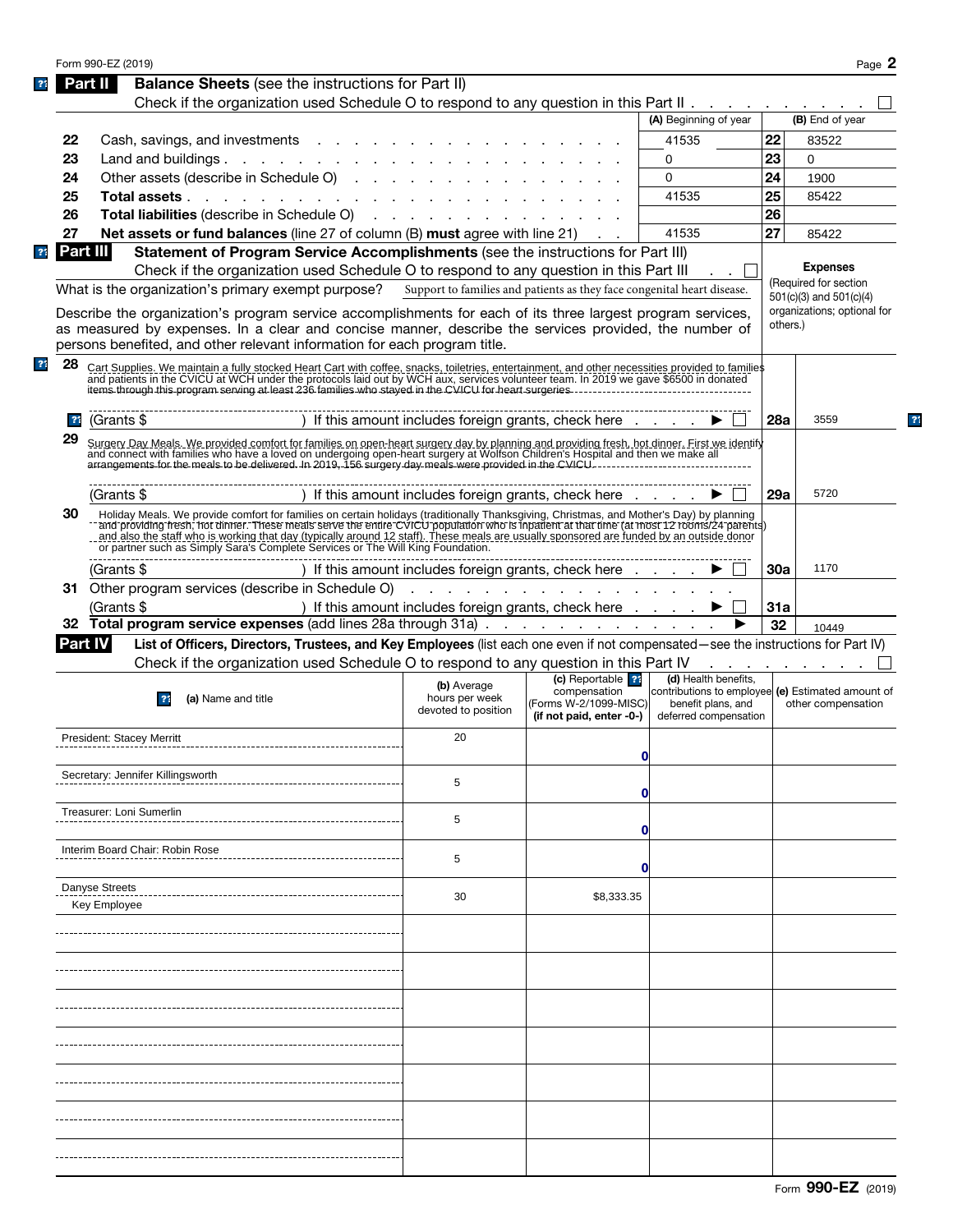| <b>Part V</b> | Other Information (Note the Schedule A and personal benefit contract statement requirements in the<br>instructions for Part V.) Check if the organization used Schedule O to respond to any question in this Part V                                                                                                                                                                                                                   |                 |            | $\perp$            |                |
|---------------|---------------------------------------------------------------------------------------------------------------------------------------------------------------------------------------------------------------------------------------------------------------------------------------------------------------------------------------------------------------------------------------------------------------------------------------|-----------------|------------|--------------------|----------------|
|               |                                                                                                                                                                                                                                                                                                                                                                                                                                       |                 | <b>Yes</b> | No                 |                |
| 33            | Did the organization engage in any significant activity not previously reported to the IRS? If "Yes," provide a                                                                                                                                                                                                                                                                                                                       | 33              |            | X                  |                |
| 34            | Were any significant changes made to the organizing or governing documents? If "Yes," attach a conformed<br>copy of the amended documents if they reflect a change to the organization's name. Otherwise, explain the<br>change on Schedule O. See instructions<br>$\sim$<br>$\sim$ $\sim$                                                                                                                                            | 34              |            | x                  | 23             |
| 35а           | Did the organization have unrelated business gross income of \$1,000 or more during the year from business<br>activities (such as those reported on lines 2, 6a, and 7a, among others)?                                                                                                                                                                                                                                               | 35a             |            | V                  |                |
| b<br>C        | If "Yes" to line 35a, has the organization filed a Form 990-T for the year? If "No," provide an explanation in Schedule O<br>Was the organization a section 501(c)(4), 501(c)(5), or 501(c)(6) organization subject to section 6033(e) notice,                                                                                                                                                                                        | 35b             |            | x                  |                |
| 36            | reporting, and proxy tax requirements during the year? If "Yes," complete Schedule C, Part III .<br>Did the organization undergo a liquidation, dissolution, termination, or significant disposition of net assets<br>during the year? If "Yes," complete applicable parts of Schedule N                                                                                                                                              | 35c<br>36       |            | X<br>х             |                |
| 37a           | Enter amount of political expenditures, direct or indirect, as described in the instructions $\blacktriangleright$   37a                                                                                                                                                                                                                                                                                                              |                 |            |                    | 21             |
| b<br>38a      | Did the organization borrow from, or make any loans to, any officer, director, trustee, or key employee; or were<br>any such loans made in a prior year and still outstanding at the end of the tax year covered by this return?                                                                                                                                                                                                      | 37b<br>38a      |            | х<br>V             | $\overline{3}$ |
| b<br>39       | If "Yes," complete Schedule L, Part II, and enter the total amount involved<br>38b<br>Section 501(c)(7) organizations. Enter:                                                                                                                                                                                                                                                                                                         |                 |            |                    |                |
| a<br>b        | Initiation fees and capital contributions included on line 9<br>39a<br>Gross receipts, included on line 9, for public use of club facilities<br>39 <sub>b</sub><br>and a state of the state of the                                                                                                                                                                                                                                    |                 |            |                    |                |
| 40a           | Section 501(c)(3) organizations. Enter amount of tax imposed on the organization during the year under:<br>section 4911 ▶<br>; section 4955 $\blacktriangleright$<br>; section 4912 $\blacktriangleright$                                                                                                                                                                                                                             |                 |            |                    |                |
| b             | Section 501(c)(3), 501(c)(4), and 501(c)(29) organizations. Did the organization engage in any section 4958<br>excess benefit transaction during the year, or did it engage in an excess benefit transaction in a prior year<br>that has not been reported on any of its prior Forms 990 or 990-EZ? If "Yes," complete Schedule L, Part I                                                                                             | 40 <sub>b</sub> |            | X                  | 21             |
| C             | Section 501(c)(3), 501(c)(4), and 501(c)(29) organizations. Enter amount of tax imposed<br>on organization managers or disqualified persons during the year under sections 4912,<br>4955, and 4958.<br>the contract of the contract of the contract of the contract of the contract of the contract of the contract of                                                                                                                |                 |            |                    |                |
| d             | Section 501(c)(3), 501(c)(4), and 501(c)(29) organizations. Enter amount of tax on line                                                                                                                                                                                                                                                                                                                                               |                 |            |                    |                |
| е             | All organizations. At any time during the tax year, was the organization a party to a prohibited tax shelter                                                                                                                                                                                                                                                                                                                          | 40e             |            | х                  |                |
| 41            | List the states with which a copy of this return is filed $\blacktriangleright$                                                                                                                                                                                                                                                                                                                                                       |                 |            |                    |                |
|               | 42a The organization's books are in care of Leoni Sumerlin/Treasurer<br>Telephone no. ▶ 904-314-0533<br>Located at > 5000 US HWY 17, Suite 18 #404, Fleming Island FL<br>$7IP + 4$                                                                                                                                                                                                                                                    |                 |            |                    |                |
| b             | 32003<br>a financial account in a foreign country (such as a bank account, securities account, or other financial account)?<br>If "Yes," enter the name of the foreign country ▶                                                                                                                                                                                                                                                      | 42 <sub>b</sub> | Yes        | No<br>$\mathsf{x}$ |                |
|               | See the instructions for exceptions and filing requirements for FinCEN Form 114, Report of Foreign Bank and<br>Financial Accounts (FBAR).                                                                                                                                                                                                                                                                                             |                 |            |                    |                |
|               | At any time during the calendar year, did the organization maintain an office outside the United States?<br>If "Yes," enter the name of the foreign country ▶                                                                                                                                                                                                                                                                         | 42 <sub>c</sub> |            | x                  |                |
| 43            | Section 4947(a)(1) nonexempt charitable trusts filing Form 990-EZ in lieu of Form 1041 - Check here<br>43                                                                                                                                                                                                                                                                                                                             |                 |            | $\mathbf{L}$       |                |
| 44a           | Did the organization maintain any donor advised funds during the year? If "Yes," Form 990 must be                                                                                                                                                                                                                                                                                                                                     | 44a             | Yes        | No.<br>X           |                |
| b             | Did the organization operate one or more hospital facilities during the year? If "Yes," Form 990 must be<br>completed instead of Form 990-EZ<br>and the contract of the contract of the contract of the contract of the contract of                                                                                                                                                                                                   | 44b             |            | x                  |                |
| c<br>d        | Did the organization receive any payments for indoor tanning services during the year?<br>If "Yes" to line 44c, has the organization filed a Form 720 to report these payments? If "No," provide an<br>explanation in Schedule O response to the contract of the contract of the contract of the contract of the contract of the contract of the contract of the contract of the contract of the contract of the contract of the cont | 44c<br>44d      |            | ✔                  |                |
| 45а           | Did the organization have a controlled entity within the meaning of section $512(b)(13)?$<br>Did the organization receive any payment from or engage in any transaction with a controlled entity within the                                                                                                                                                                                                                           | 45a             |            | X                  |                |
| b             |                                                                                                                                                                                                                                                                                                                                                                                                                                       |                 |            |                    |                |

|  | Form 990-EZ (2019) |  |
|--|--------------------|--|
|--|--------------------|--|